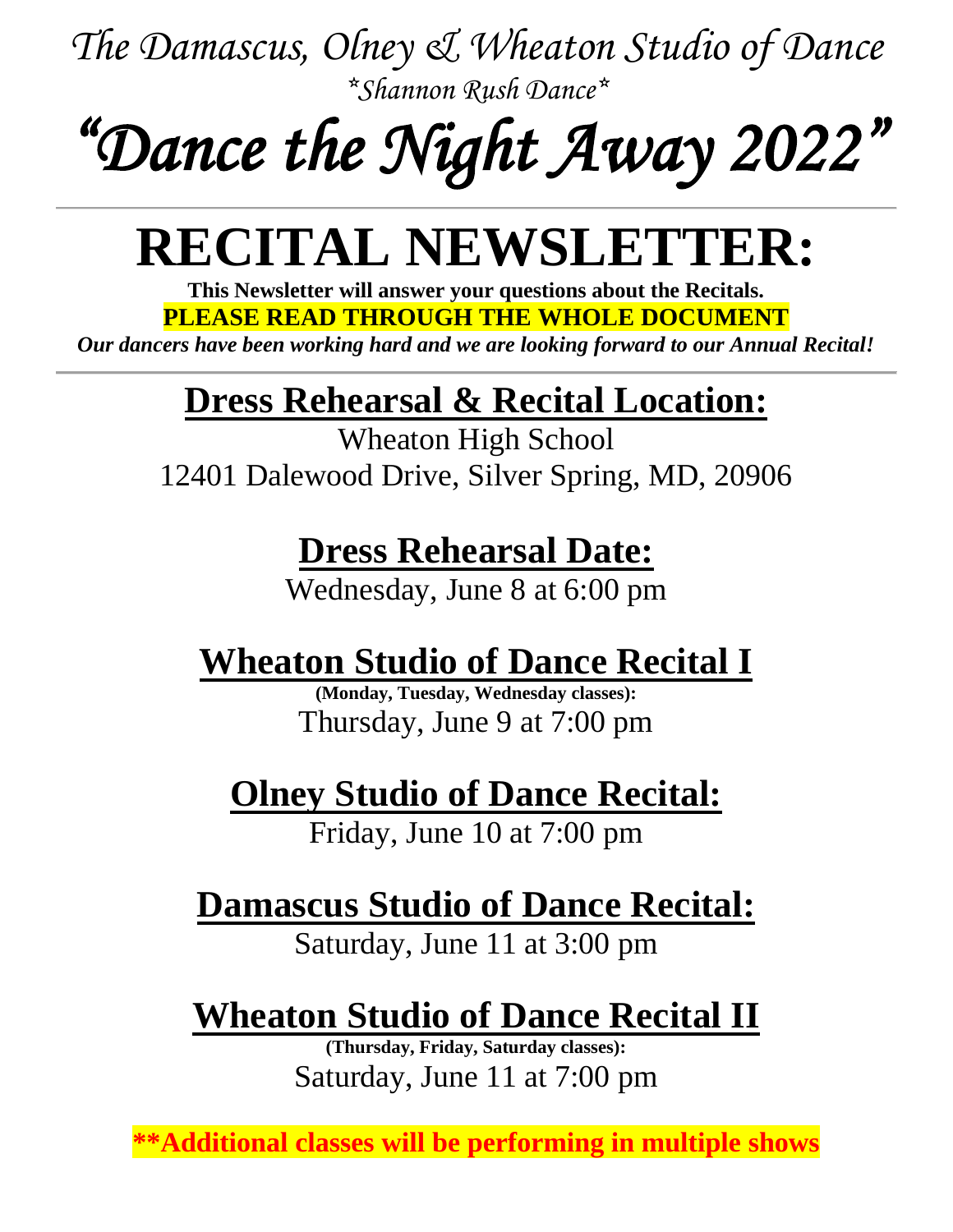*"Dance the Night Away 2022"* 

**\*TUITION MUST BE PAID IN FULL TO PARTICIPATE IN RECITALS**

## **RECITAL TICKET SALES**

**Advanced ticket sales will begin May 7**

**Tickets can be purchased via email order (Amanda90wsd@gmail.com OR Amanda90Ssrd@gmail.com)**

**TICKET COST: \$25 PER TICKET THERE WILL BE TICKET SALES AT THE DOOR, PLEASE PURCHASE PRIOR TO THE PERFORMANCE DAY IF POSSIBLE**

**Tickets are non-refundable. Everyone occupying a seat must have a ticket. Lap children must be 2 and under & do not require a ticket. Backstage parent helpers do not need a ticket.**

## **ARRIVAL TIMES:**

**Dress Rehearsal:** 5:30 pm

**Olney & Wheaton Recitals:** 6:15 pm

**Damascus Recital:** 2:15 pm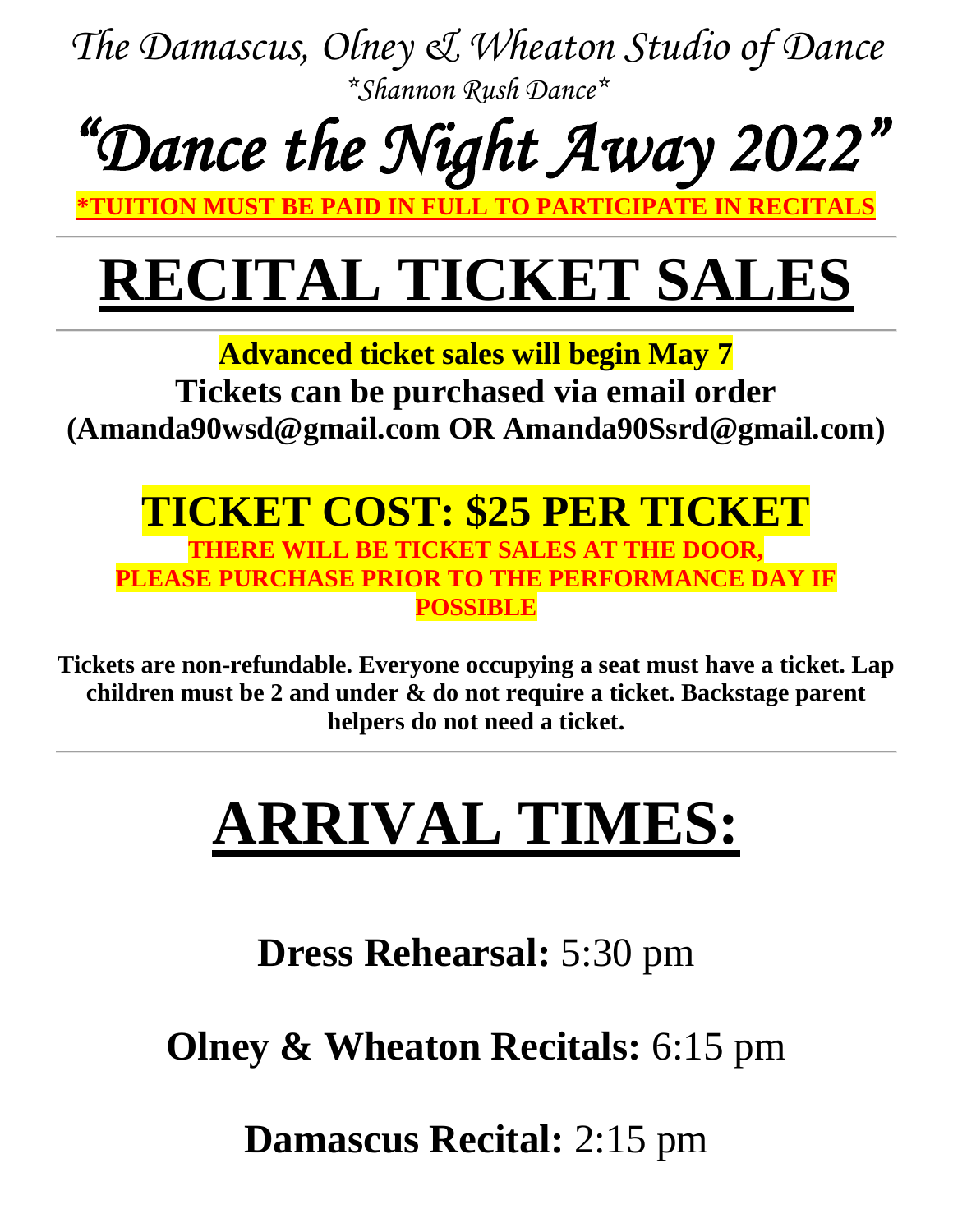## *"Dance the Night Away 2022"*

#### **\*TUITION MUST BE PAID IN FULL TO PARTICIPATE IN RECITALS**

#### **ARRIVE IN FULL COSTUME, INCLUDING HAIR & MAKE-UP**

Dancers must be dressed for their scheduled dance. Check all costumes, tights, shoes, and accessories **BEFORE** arriving. **(If you require your dancer to wear a mask on stage, please buy a NUDE mask that matches their skin tone) -** Currently, masks are not required for indoor events in MOCO.

#### **In Multiple Classes? Arrive in 1st scheduled costume & sit with that class.**

Keep all your belongings together in the performer's staging area. We will not be responsible for lost items. Make sure you have all pieces of your costume and your shoes **BEFORE** leaving.

- ❖ **BEFORE and AFTER Recital, make sure you have all costumes, proper dance shoes, tights, dance bags, garment bags, etc.**
- ❖ **PUT YOUR NAME on costumes, shoes, & accessories! Lost items will be donated.**
- ❖ **HAIR & MAKE-UP must be done BEFORE arriving to Recital.**
- ❖ **MAKE-UP should be dark enough to be seen under the bright stage lighting.**
- ❖ **NO jewelry, watches, nail polish, or underwear. It will show under stage lights!**
- ❖ **ARRIVE ON TIME for all events. Your class will be counting on you!**

## **Performer's Staging Area & Backstage Access**

Auditorium doors and Performer's Staging Area will open 30 minutes prior to each Recital. Dancers and Volunteers should go to their designated place in the Performer's Staging Area, or Dressing Rooms for Seniors and Company Dancers.

#### **Only Volunteers, Dancers, Teachers, & Staff are allowed backstage.**

After the Finale, SRD staff will stay ON the stage with dancers until one parent comes to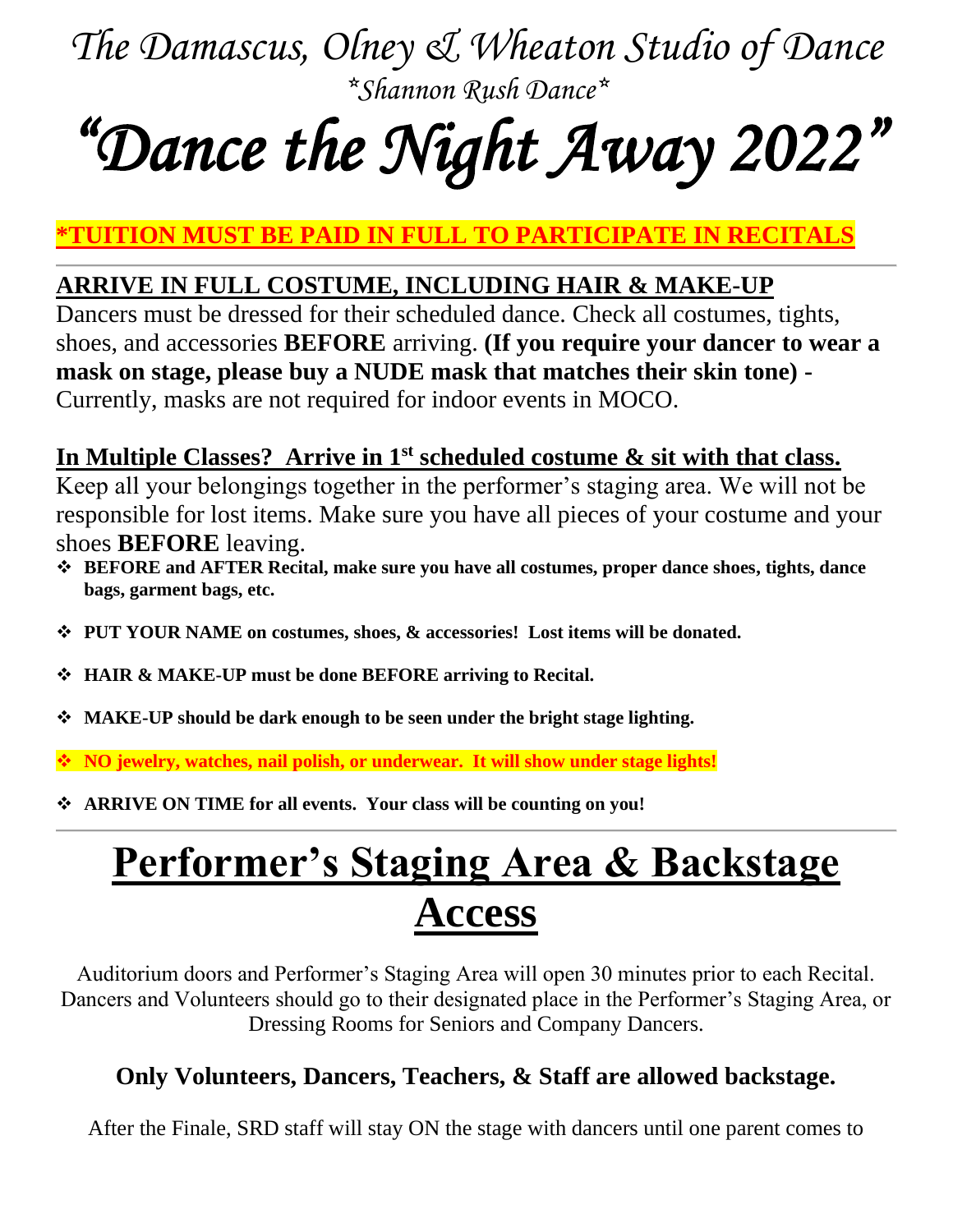# *"Dance the Night Away 2022"*

the front of the stage to pick up their special dancer. Please do not forget to get dancer's belongings from the Performer's Staging Area or designated Dressing Room. **We are not responsible for belongings left behind.**

#### **Photography & Videotaping**

For the safety of our dancers and out of respect & for the enjoyment of all audience members, photos and videotaping will **NOT** be allowed during the **RECITAL**.

#### **LOOKING FOR PARENT VOLUNTEERS:**

Our Parent Volunteers are why our Recitals are such a success each year! They coordinate with their dancer's class to help make the time fly by in the Performer's Staging Area! Contact us if you would like to volunteer at the Recital!

**Email Amanda for more information and to sign up for this important recital role! (amanda90wsd@gmail.com OR amanda90srd@gmail.com)**

#### **Proper Theatre Etiquette**

- ✓ **Reserving seats is prohibited! Please be considerate of others.**
- ✓ **There is no admittance into the Auditorium while students are performing on stage! (You may only enter BETWEEN acts.)**
- $\checkmark$  Please make sure your cell phones are turned off (or are on vibrate) while in the **Auditorium!**
- $\checkmark$  All photography and videotaping during the recital are STRICTLY **PROHIBITED!** It is very distracting, unprofessional, and is our policy. Please respect it!
- $\checkmark$  For security purposes, all children MUST stay in their group during the Recital!
- ✓ **Only authorized personnel and classes waiting to go on stage are allowed in the wings. There is NO talking allowed there.**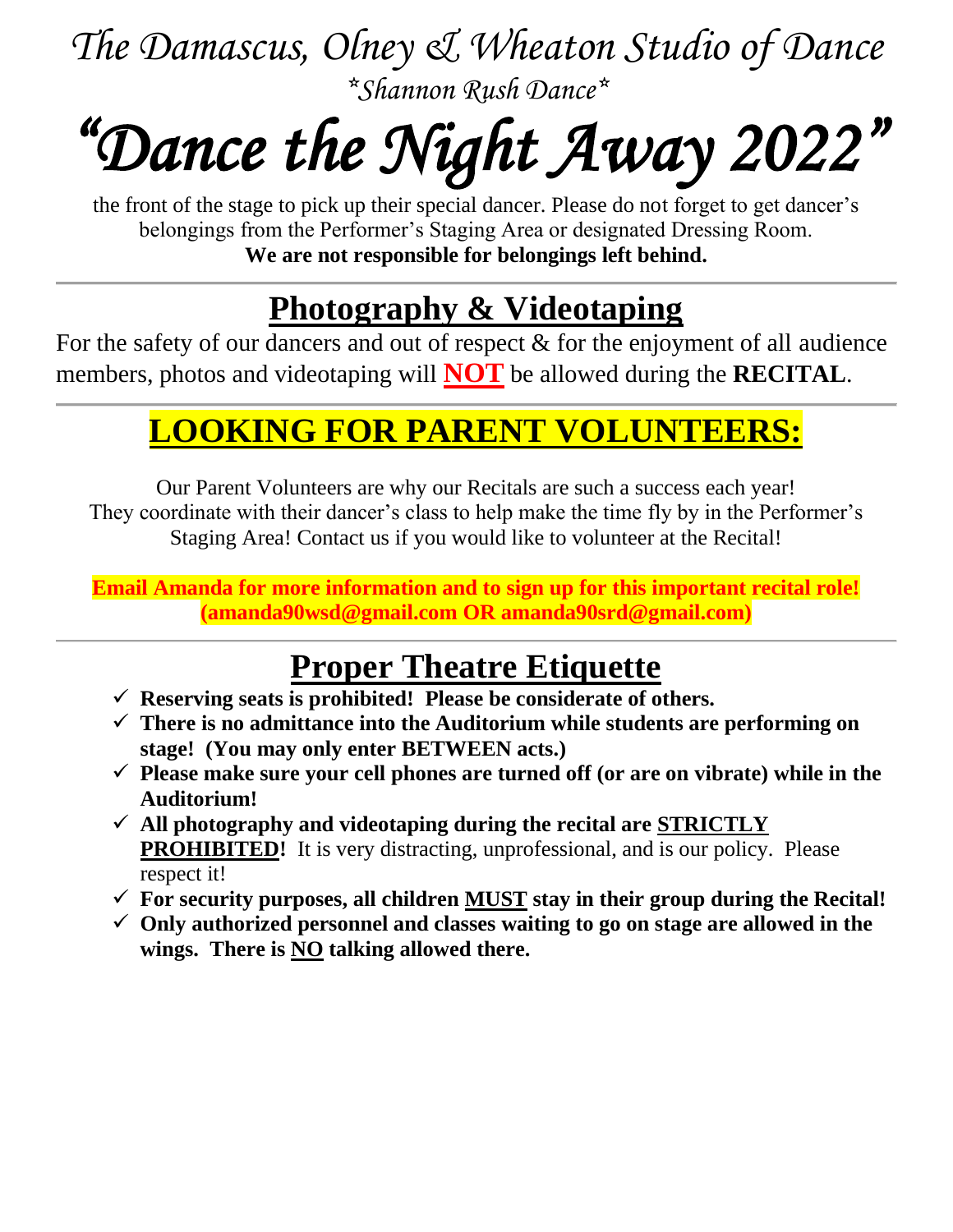## *"Dance the Night Away 2022"*

#### **Classes required to attend Dress Rehearsal:**

| <b>LOCATION</b> | <b>CLASS</b>                    | <b>INSTRUCTOR</b>     |
|-----------------|---------------------------------|-----------------------|
| <b>DAMASCUS</b> | MON. 4:30 PM MINI HIP HOP       | <b>MS. SHAUNTRESE</b> |
| <b>DAMASCUS</b> | FRI. 8 PM CONTEMPORARY          | MS. TENAY             |
| <b>DAMASCUS</b> | <b>SAT. 10 AM COMBINATION</b>   | MS. JEN               |
| <b>DAMASCUS</b> | <b>SAT. 11 AM COMBINATION</b>   | MS. JEN               |
| <b>DAMASCUS</b> | <b>SAT. 12 PM COMBINATION</b>   | MS. JEN               |
| <b>OLNEY</b>    | <b>MON. 4:30 PM COMBINATION</b> | MS. AMANDA            |
| <b>OLNEY</b>    | MON. 5:30 PM JAZZ               | <b>MS. AMANDA</b>     |
| <b>OLNEY</b>    | TUE. 6 PM HIP HOP               | <b>MS. SHAUNTRESE</b> |
| <b>OLNEY</b>    | <b>SAT. 9 AM COMBINATION</b>    | MS. LILY              |
| <b>OLNEY</b>    | <b>SAT. 10 AM COMBINATION</b>   | MS. LILY              |
| <b>OLNEY</b>    | <b>SAT. 11 AM COMBINATION</b>   | MS. LILY              |
| <b>OLNEY</b>    | <b>SAT. 12 PM COMBINATION</b>   | MS. LILY              |
| <b>WHEATON</b>  | <b>MON. 5:30 PM LYRICAL</b>     | MR. MYCHAL            |
| <b>WHEATON</b>  | MON. 6 PM HIP HOP               | MS. LILY              |
| <b>WHEATON</b>  | TUE. 4:15 PM COMBINATION        | <b>MS. SHANNON</b>    |
| <b>WHEATON</b>  | TUE. 6 ACRO                     | MS. TENAY             |
| <b>WHEATON</b>  | WED. 5 PM COMBINATION           | <b>MS. SHANNON</b>    |
| <b>WHEATON</b>  | WED. 5:30 PM JAZZ               | MR. MYCHAL            |
| <b>WHEATON</b>  | THU. 5:30 PM COMBINATION        | MS. AMANDA            |
| <b>WHEATON</b>  | <b>SAT. 9 AM COMBINATION</b>    | <b>MS. SHANNON</b>    |
| <b>WHEATON</b>  | <b>SAT. 9 AM COMBINATION</b>    | MS. AMANDA            |
| <b>WHEATON</b>  | <b>SAT. 10 AM COMBINATION</b>   | <b>MS. SHANNON</b>    |
| <b>WHEATON</b>  | <b>SAT. 11 AM COMBINATION</b>   | <b>MS. JULIANNE</b>   |
| <b>WHEATON</b>  | SAT. 11:30 AM COMBINATION       | MS. AMANDA            |
| <b>WHEATON</b>  | SAT. 12:30 PM COMBINATION       | <b>MS. AMANDA</b>     |

**\*\*An additional email will be sent out separately for each Recital lineup. The lineup is still being completed at this time.**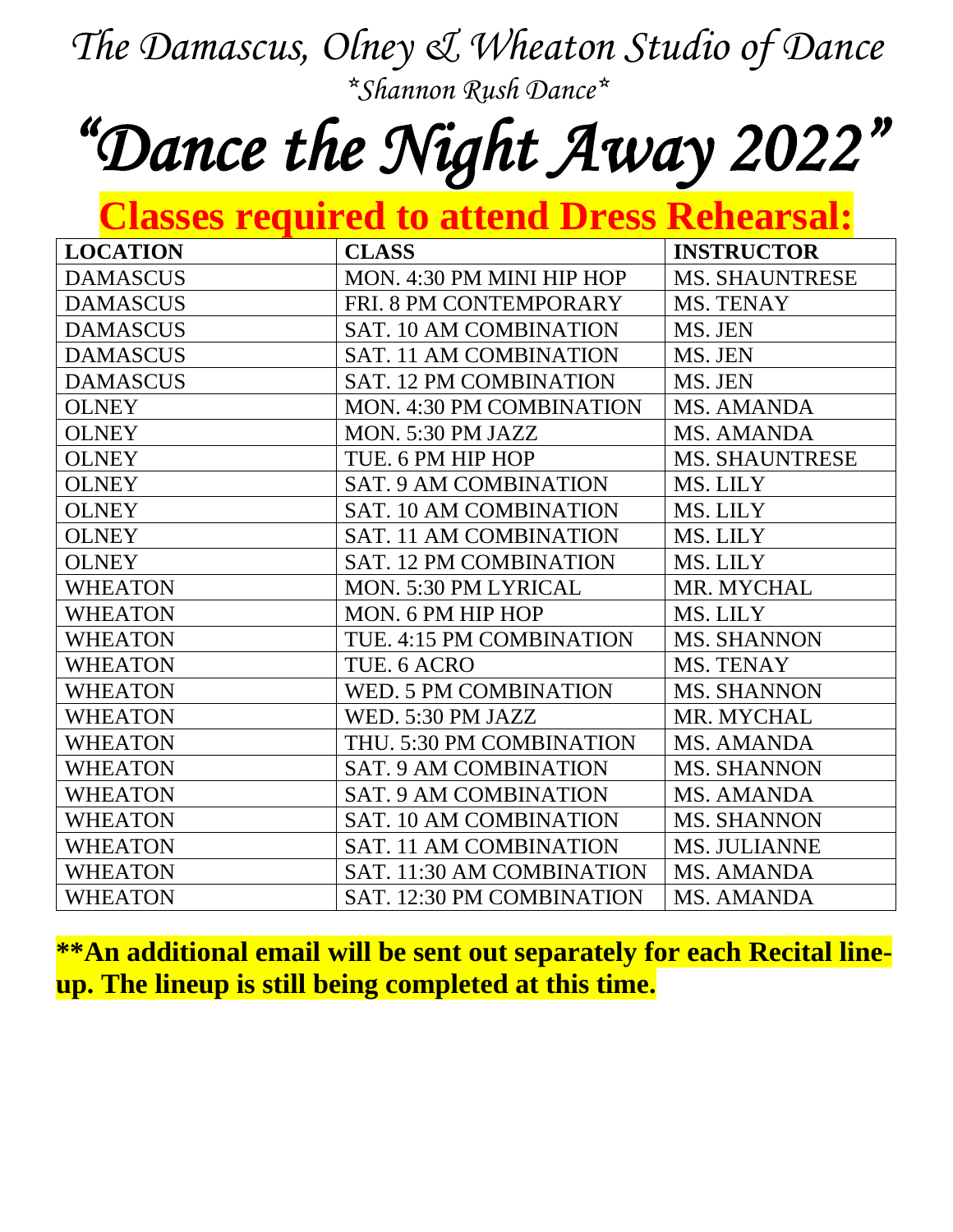# *"Dance the Night Away 2022"*

#### **Program Ads & Well Wishes:**

Placing a Program Ad and/or Well Wish in the recital program allows families to celebrate their dancer and their amazing dance season! For business owners, it is a perfect advertising opportunity to share your business with the local community. Our program will be digital, full-color, and available using a QR code at recital. If you would like to add a photo to your well wish, you can purchase a half page or full-size page as well (not just for businesses)!

**"Program Ready" Program Ad** can be submitted via email in either JPEG or PDF format.

- "Program Ready" means it is the proper size (see last page)  $\&$  can be used with no further editing or other **adjustments needed**
- **An ad via email will be a higher quality than a hard copy submission**
- **If mentioning a dancer's name, please use first and last names**

**Well Wishes** can be submitted via email: Amanda90srd@gmail.com

#### **DEADLINE: JUNE 3, 2022**

**Payment and Forms/Email MUST be received by this deadline.**

**Email submissions to: amanda90srd@gmail.com**

#### **All emailed submissions must also turn in a competed ad order form with payment.**

Well Wish Messages (up to 80 characters including spaces)  $= $5.00$ 

Business Card Size Program Ad \$35.00

1/2 Page Program Ad (5" W x 4"H) \$55.00

Full Page Program Ad (5" W X 8"H) \$100.00

Purchaser Name:

Phone Number:

Ad Size:

Cost:

Well Wish Message: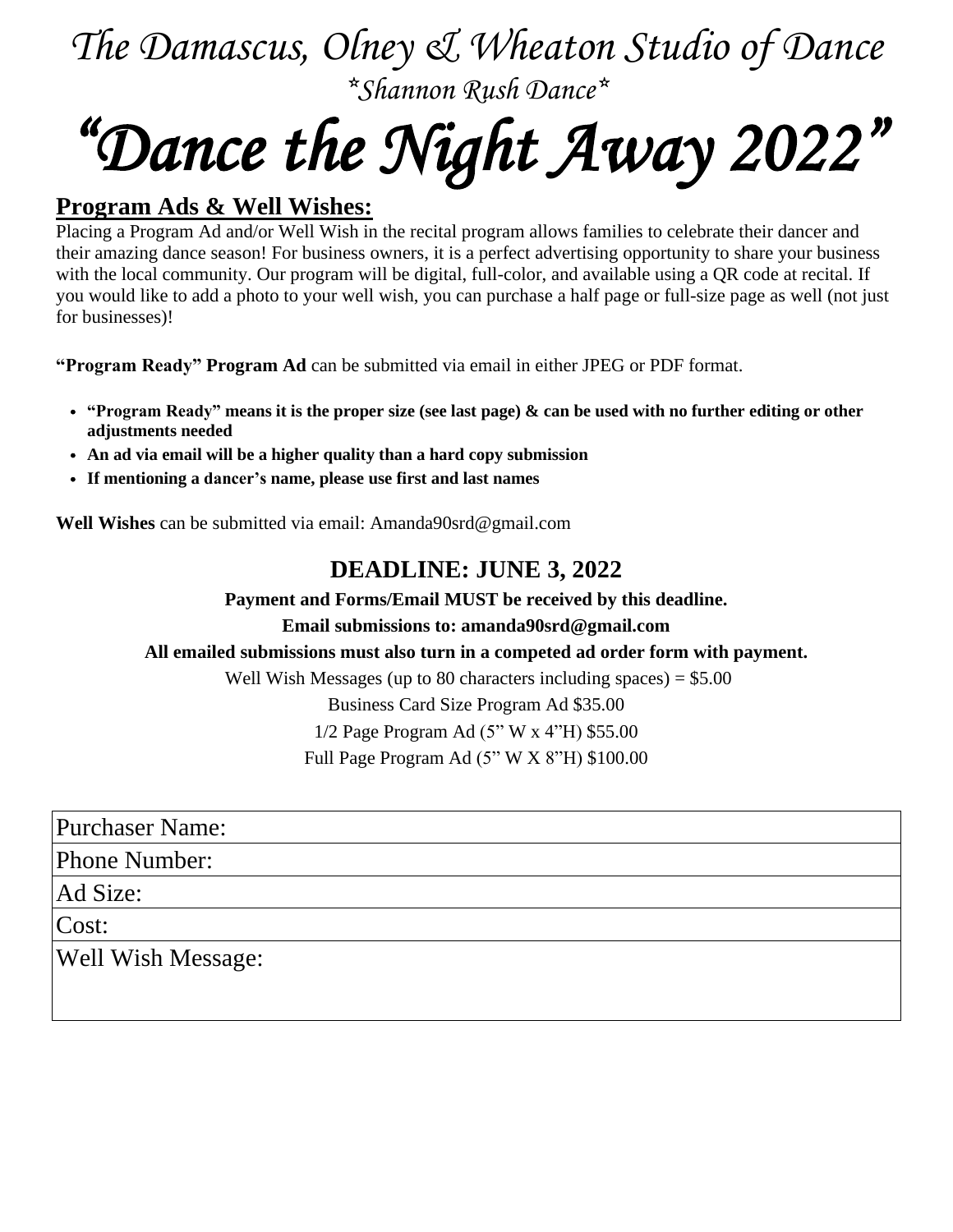## *"Dance the Night Away 2022"*  **RECITAL T-SHIRTS FOR SALE**

Purchase one of our commemorative Recital T-Shirts to show your support of the Damascus, Olney, & Wheaton Studio of Dance (Shannon Rush Dance) "Dance the Night Away" Recital 2022!

#### **Recital T-Shirts are only \$20!! Pre-Order NOW!!**

**T-Shirts must be ordered by May 20.** Below is a photo of what the tshirt will look like, the color is hot pink!



**Contact amanda90srd@gmail.com to purchase!**